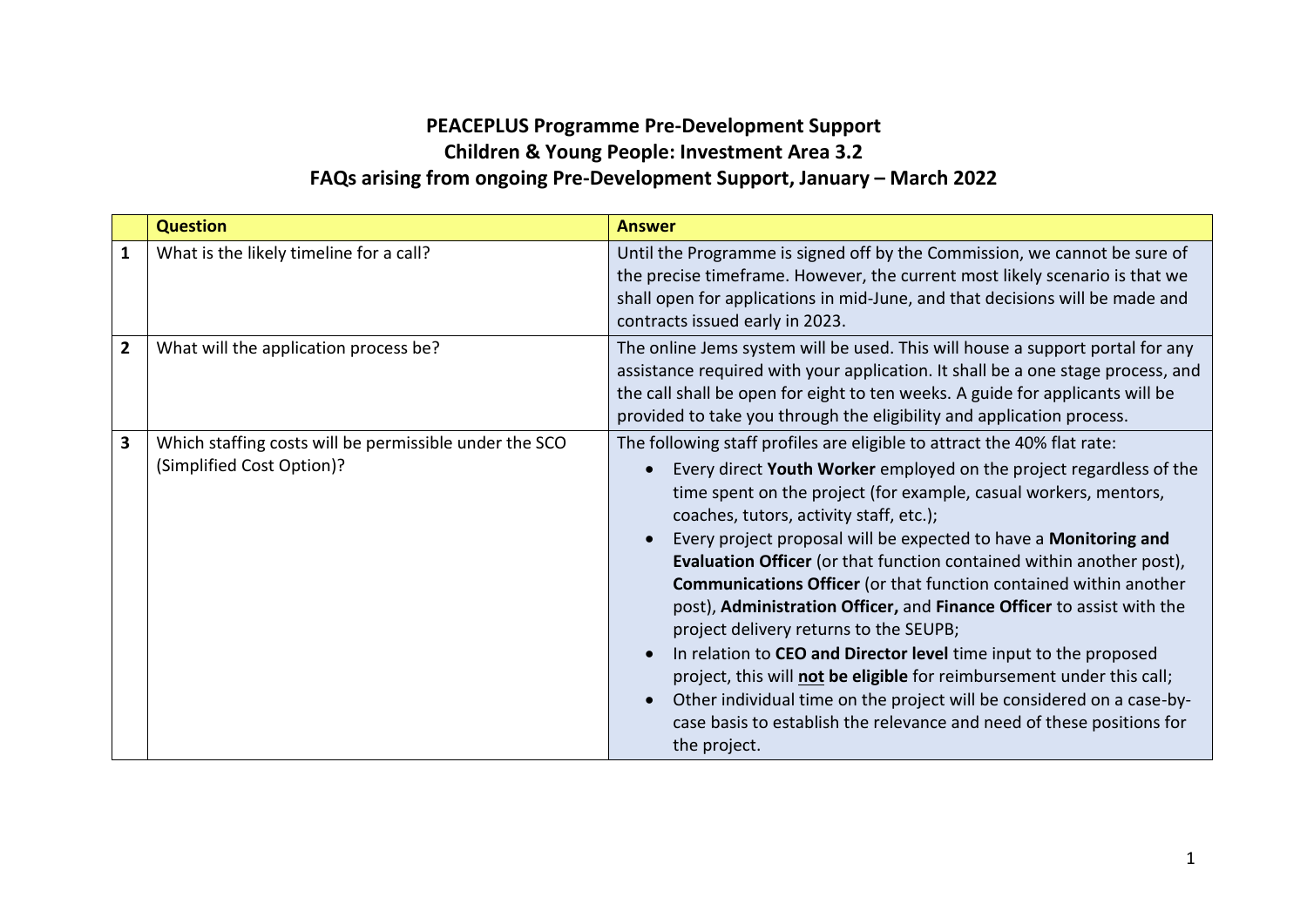| $\overline{\mathbf{4}}$ | Can my organisation put itself forward as a Project Partner<br>in more than one bid, and/or as a Lead Partner in one bid<br>and a Project Partner in another?                                             | Although not ineligible, organisations who put themselves forward in more<br>than one bid (in any role) will have to demonstrate and evidence they have<br>the capacity to deliver the proposals. This will be tested at the time of<br>assessment and considered on a case-by-case basis.                                                                                                                                                                                      |
|-------------------------|-----------------------------------------------------------------------------------------------------------------------------------------------------------------------------------------------------------|---------------------------------------------------------------------------------------------------------------------------------------------------------------------------------------------------------------------------------------------------------------------------------------------------------------------------------------------------------------------------------------------------------------------------------------------------------------------------------|
| 5                       | What is the anticipated project duration and over what<br>period should I cost my project?                                                                                                                | You should cost your project over four and a half years. This should be four<br>years of project activity and six months of lead-in and closure - i.e. three<br>months either side. Eligibility of costs may be backdated from the date of<br>opening the call, but this only applies to project mobilisation, i.e. recruiting<br>staff prior to contract. Any project choosing to do this will do so at their own<br>risk.                                                     |
| 6                       | Is the $\epsilon$ 6,000 cost per head calculated on the basis of the<br>output indicator (number of young people recruited) or<br>the result indicator (number of completers)?                            | Applicants should prepare budgets on the basis of the result indicator: an<br>indicative allocation of €6,000 per participant (this is completers). Projects<br>may, however, present a cost per head lower than this.                                                                                                                                                                                                                                                          |
| $\overline{\mathbf{z}}$ | What are the target indicators at the investment area<br>level? (i.e. collective indicators for all projects?)                                                                                            | At an investment area level, the output indicator is 9,750 young people (total<br>number recruited), and the result indicator is 7,500 young people (total<br>number completing).                                                                                                                                                                                                                                                                                               |
| 8                       | What are the target indicators at a project level?                                                                                                                                                        | At an individual project level, we expect result indictors of between 1,000-<br>1,200 (number of young people completing). Completers should follow a<br>maximum of 23% attrition rate of participations. In all circumstances, within<br>each project, delivery should be to appropriately sized cohorts of young<br>people, with a cross-community and/or cross-border range of participants.<br>Projects proposing fewer than 1,000 completers must provide their rationale. |
| 9                       | Will payments be withheld if my project does not achieve<br>its output and result indicators?                                                                                                             | In the case of agreed indicators (as established in the Letter of Offer) not<br>being achieved, underachievement rules, as set out in the Letter of Offer, will<br>apply.                                                                                                                                                                                                                                                                                                       |
| 10                      | Will projects that are both cross-border and cross-<br>community score higher than those that pursue cross-<br>community work on a single jurisdictional basis and do not<br>have a cross-border partner? | First and foremost, projects must address how they meet the five outcome<br>areas of: good relations, personal development, citizenship, employability<br>skills, and positive progression. Although it is eligible to propose a project on<br>a single-jurisdictional basis, the Lead Partner must present an argument as to                                                                                                                                                   |